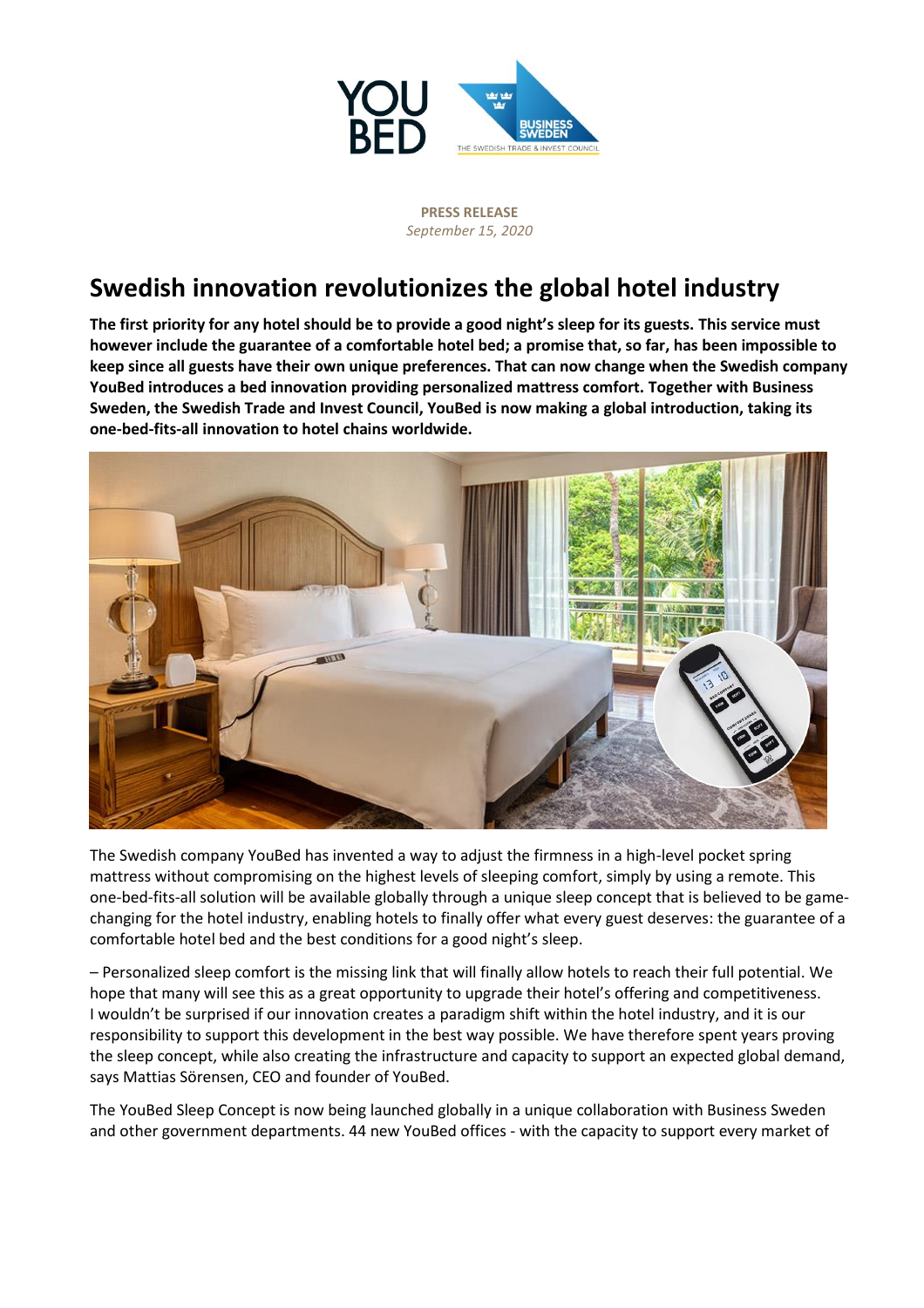the world - are already initiating dialogues with regional hotel groups that are expected to lead local introductions around the world.

– YouBed decided early on to use our existing support structures, a shortcut for leading companies to quickly access global markets. As we got involved early in the process, we could tailor our involvement based on this long-term business relationship. We are really proud to be part of the establishment of a new Swedish multinational company, and to support their game-changing innovation in the capacity it deserves, says Fredrik Fexe, Executive Vice President, Head of Strategy and Business Development at Business Sweden.

YouBed is currently available at all Mövenpick Hotels in Europe, as well as in the Scandinavian First Hotels and Scandic Hotels. The YouBed sleep concept is initially only available for corporate brand introductions that include every hotel within the chain[. www.youbed.com](http://www.youbed.com/)

## *About YouBed*

*The Swedish company YouBed has invented and patented a new way to adjust the firmness of a high-quality pocket spring mattress. The adjustment is done quickly and easily with the help of a hand control, and without compromising on the highest levels of bed and sleep comfort. You can also fine tune different sections of the mattress independently (shoulders and hips) to achieve optimal sleeping comfort for all users, regardless of height, weight, body shape or preferred sleeping position. The result is the world's first personalized bed that guarantees comfort, opening up huge opportunities and value creation in industries where sleep and beds play a central role.* 

## *About Business Sweden, the Swedish Trade and Invest Council*

*Business Sweden, the Swedish Trade & Invest Council, helps Swedish companies to increase their global sales and international companies to invest and expand in Sweden. Business Sweden helps Swedish companies by shortening time to market, finding new revenue streams and reducing risk. They also help international companies finding new business opportunities, increasing return on capital and being an impartial support. With networks at all levels, they offer strategic advice and tangible support in 44 of the world's most interesting markets. Business Sweden is jointly owned by the state and the business community.* 

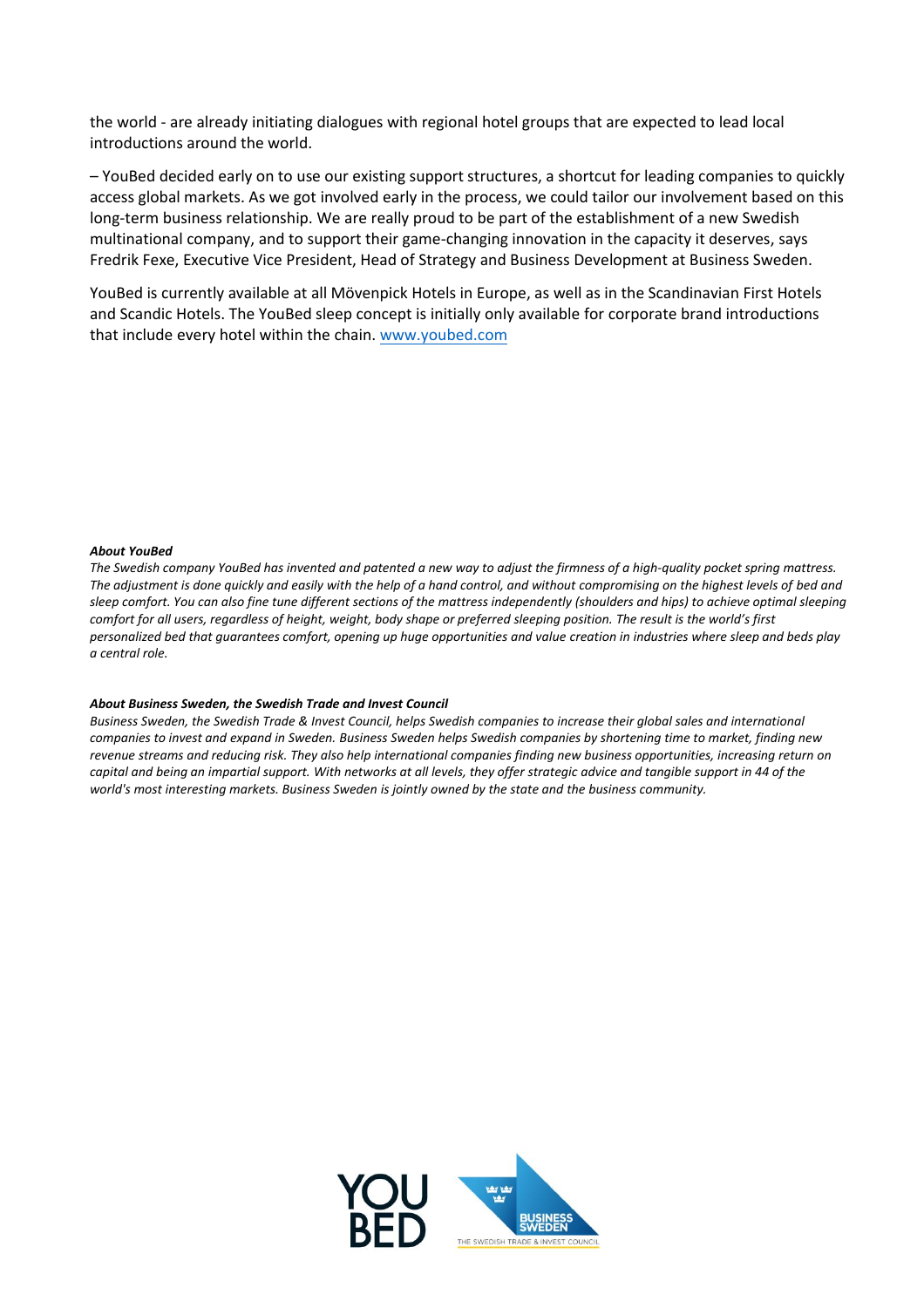# **FACT SHEET**

## **About the company**

| Founded:                         | 2012                                                                                                                                                                                         |
|----------------------------------|----------------------------------------------------------------------------------------------------------------------------------------------------------------------------------------------|
| <b>Revenue/Result:</b>           | No sales since proof of concept period ended in 2018 to optimize conditions for<br>the global roll out.                                                                                      |
| <b>Board of directors:</b>       | Mattias Sörensen, CEO & founder<br>Stefan Hyltenfeldt; CTO & founder<br>Lars Björklund; Head of IP & former president at Swedish Patent Agency<br>Olle Bergström: GPMO & Operations at Telia |
| <b>Number of offices:</b>        | 44                                                                                                                                                                                           |
| <b>Staff &amp; organization:</b> | About 250 (including consultants), of which 14 are stationed at the Head Office<br>in Stockholm and the remaining at 44 regional offices around the world.                                   |
| <b>Markets:</b>                  | Global                                                                                                                                                                                       |
| <b>Number of owners:</b>         | 109                                                                                                                                                                                          |
| Capital raised:                  | 6 million EUR                                                                                                                                                                                |

## **The innovation**

- The Swedish company YouBed has invented and patented a new way to adjust the firmness of a highquality pocket spring mattress, while maintaining the highest levels of sleep comfort at all times.
- You can easily adjust the full mattress or different sections independently to achieve perfect personalization. The adjustment is done easily with a remote that controls the full mattress.
- The adjustable YouBed is based on the latest frame-bed technology, which allows for double layers of pocket springs to work independently over its entire length, to better absorb the weight and body shape of the user.
- The pocket spring system can easily be compressed or released with the remote, making the mattress firmer or softer, while fully maintaining the highest levels of bed comfort. You can also fine tune different comfort zones of the bed, shoulders and hips, to achieve absolutely perfect personalization.
- The hand control will at all times display the exact firmness combination, providing every user with their own unique comfort profile for later use.
- Regardless of height, weight, body shape or preferred sleeping position, a YouBed will accommodate the individual needs of every single user.